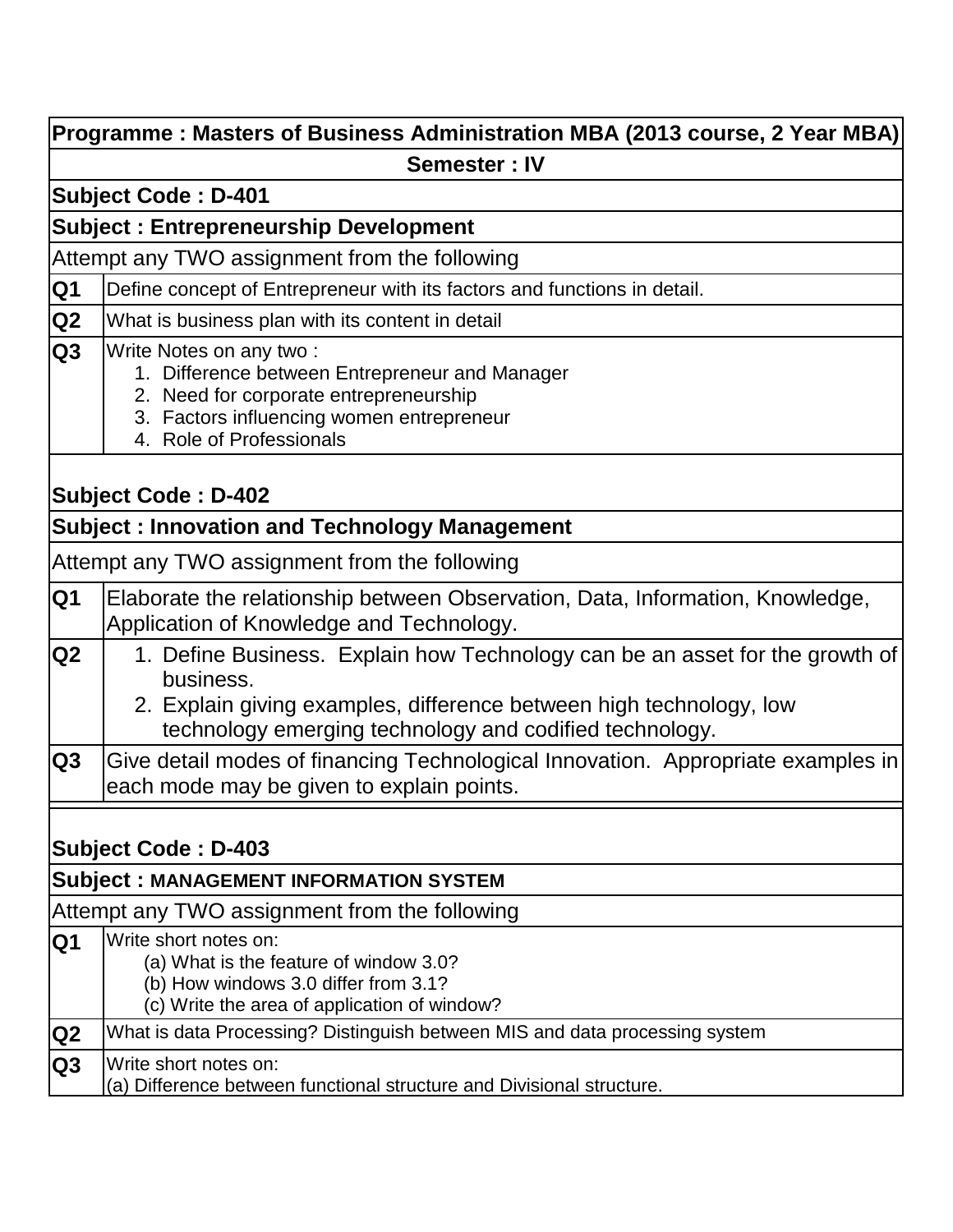|  |  | (b) What is learning information system and how it works? |  |  |
|--|--|-----------------------------------------------------------|--|--|

# **Specialization in Marketing Subject Code : E-V-D-404 Subject : Relationship Marketing** Attempt any TWO assignment from the following **Q1** You have been made in change of CRM function in your company. Prepare a programme of training of the employees in the various aspects of CRM and its application. **Q2** Explain the role, importance and applications of Relationship Marketing in IT segments of the industry. **Q3** Define concept of E-CRM and application of IT for successful CRM **Subject Code : E-VI-D-405 Subject : Sales and Distribution Management** Attempt any TWO assignment from the following **Q1** What are sales Territory? Why do firms establish sales territories? Can you think of reasons why a firm might not have sales territories? **Q2** How would you handle these objections raised at the end of a sales presentation? 1. The price is too high 2. Your warranty period is too short 3. I do not want to do business with your firm **Q3** Write short notes on any Two of the following 1. " ACMEE" Approach 2. Sales forecasting 3. Selection and Training methods for sales executives 4. Motivating sales personnel **Subject Code : E-VII-D-406 Subject : Brand Management Attempt any TWO assignment from the following Q1** 1. Explain what is a Brand. What are the attributes of a Brand? 2. What are the characteristics of a good Brand? **Q2** What is brand equity? What are the various method by which brand equity is measured? Discuss any one method in detail. **Q3** What are the merits and demerits of unrelated brand extension? Discuss in the context of Kingfisher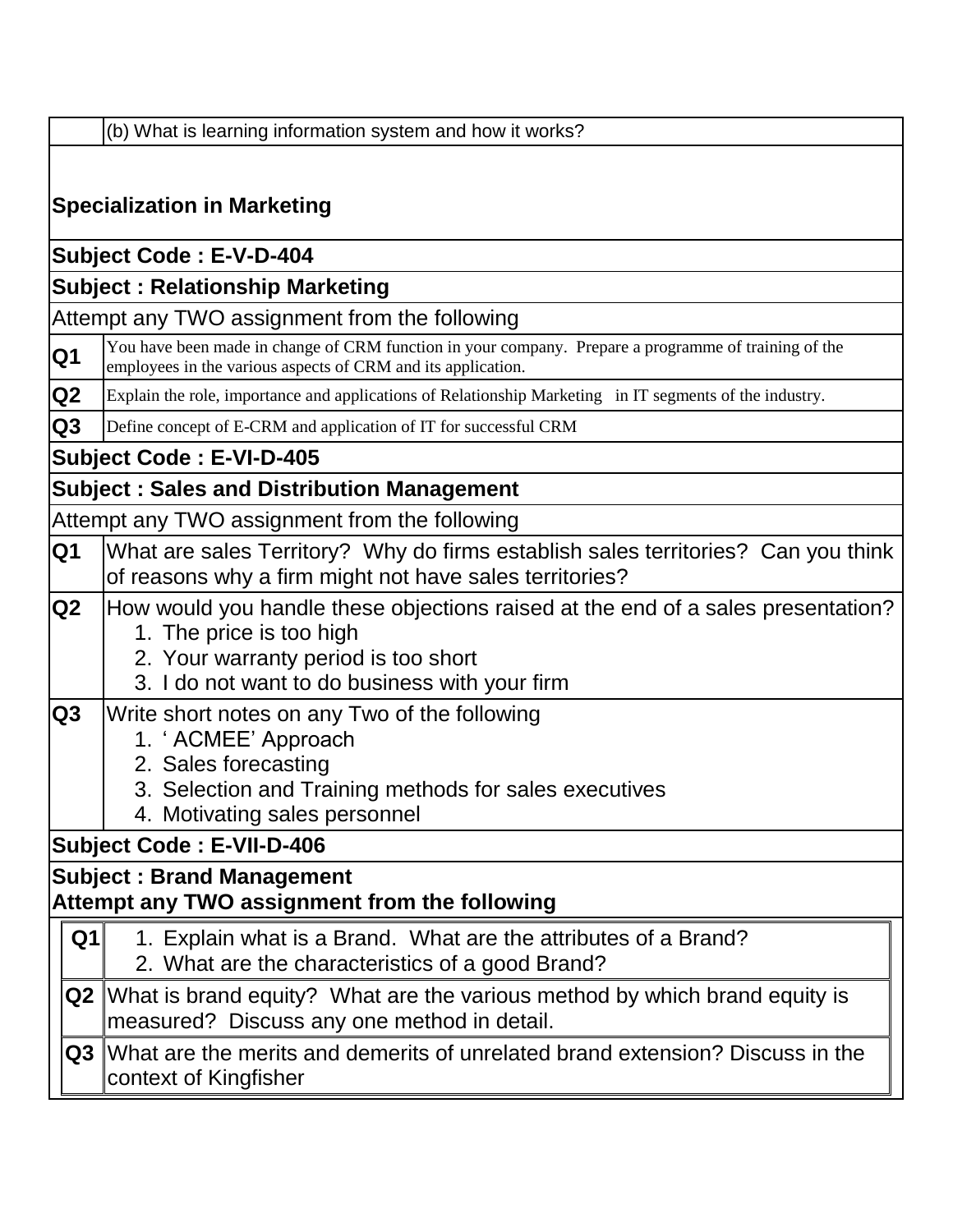|    | <b>Subject Code: E-VIII-D-407</b>                                                                                                                                                   |
|----|-------------------------------------------------------------------------------------------------------------------------------------------------------------------------------------|
|    | <b>Subject: Services Marketing</b>                                                                                                                                                  |
|    | Attempt any TWO assignment from the following                                                                                                                                       |
| Q1 | What are the elements of Customer Services? Which other issues influence the<br>same? Discuss. Quote suitable examples.                                                             |
| Q2 | Define Quality in the context of 'service'. How would you develop quality culture<br>in a service sector organization? Please select and discuss an organization of<br>your choice? |
| Q3 | Write short notes on Any Two<br>1. Market positioning of 'service'<br>2. Service Flow Chart<br>3. Complaint Management<br>4. Importance of '<br>5. P.R' in service sector           |
|    | <b>Specialization in Finance</b>                                                                                                                                                    |
|    | <b>Subject Code: E-V-D-404</b>                                                                                                                                                      |
|    | <b>Subject: Management of Financial Institutions and Services</b>                                                                                                                   |
|    | Attempt any TWO assignment from the following                                                                                                                                       |
| Q1 | 1. What are the various classifications of Financial Institutions?<br>2. Discuss the functions of Financial Institutions?                                                           |
|    | Q2 Explain in detail Foreign Exchange and Interest Rate related contracts.                                                                                                          |
|    | Q3 Discuss the organization and management of RBI. What are the functions of<br>RBI?                                                                                                |
|    | <b>Subject Code: E-VI-D-405</b>                                                                                                                                                     |
|    | <b>Subject: Global Financial Analysis</b>                                                                                                                                           |
|    | Attempt any TWO assignment from the following                                                                                                                                       |
|    | <b>Q1</b> Which factors resulted is fall of Fixed Exchange Rate System? What do you<br>understand by Flexible Exchange Rate System?                                                 |
|    | <b>Q2</b> Write short notes on the following<br>1. Eurocurrency<br>2. Syndicated Euro Write short Credit                                                                            |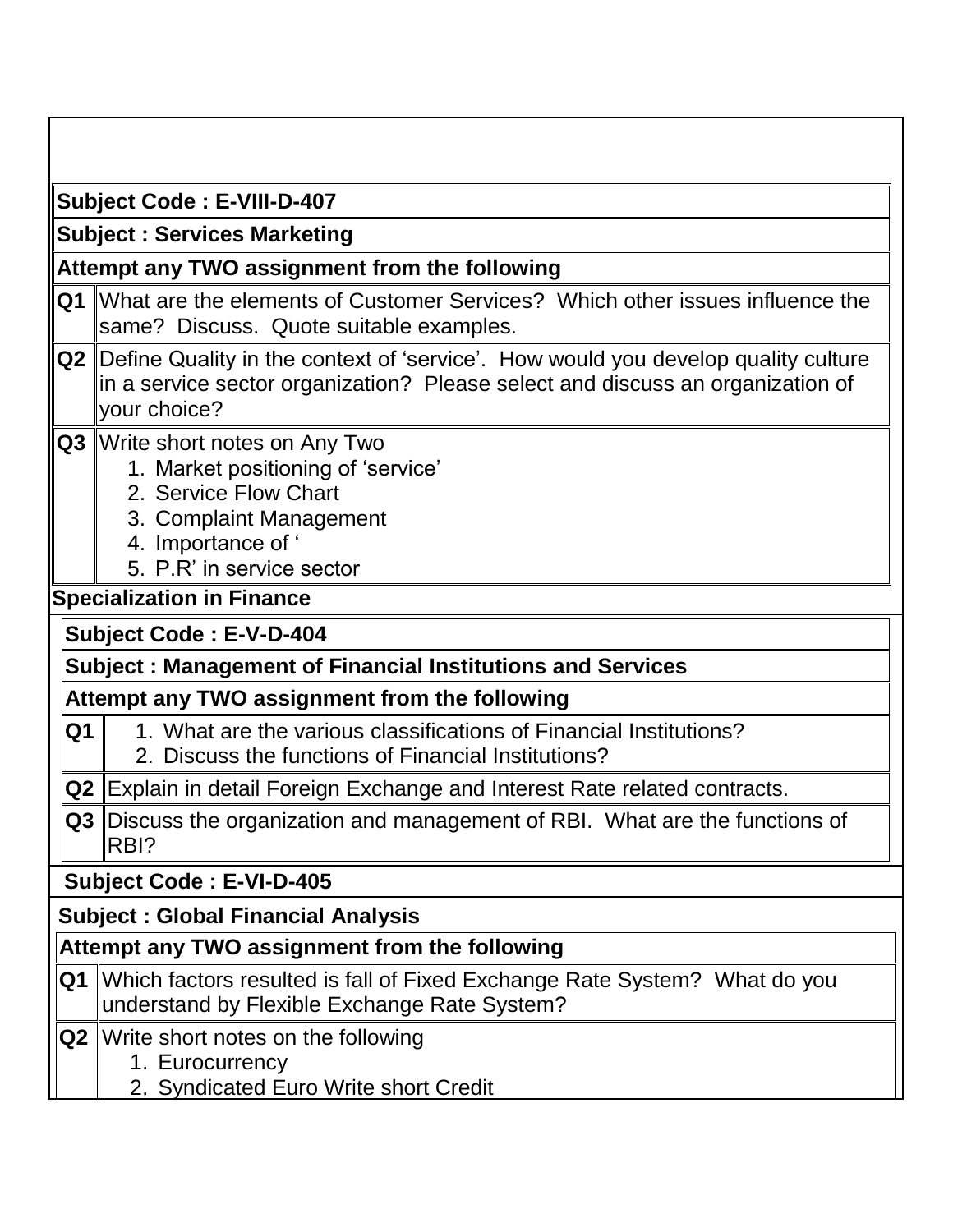- 3. Spot and Forward rates
- 4. Export Credit
- 5. Purchasing Power Parity (Absolute)
- **Q3** 1. Explain the parties involved in GDR / ADR issue.
	- 2. Write a note on European Monetary system.

# **Subject Code : E-VII-D-406**

# **Subject :Management Control System**

# **Attempt any TWO assignment from the following**

**Q1** Discuss the characteristics of effective management control system with a suitable example.

**Q2** Explain with suitable example the steps involved in a control process.

**Q3** "Non Profit organizations do not need management control system since they are providing charitable services". Examine the statement.

# **Subject Code : E-VIII-D-407**

**Subject : Corporate Taxation**

**Attempt any TWO assignment from the following**

**Q1** Explain the concepts "Tax Avoidance" and "Tax Evasion"

**Q2** What are the heads of Income under Income Tax Act?

- **Q3** Write short notes on any two:
	- a) Joint Ventures
	- b) Residential Status
	- c) Provisions for Belated Return

# **Specialization in IB**

### **Subject Code : E-V-D-404**

# **Subject : International Marketing**

### **Attempt any TWO assignment from the following**

| $ Q1 $ Explain the role of government in foreign trade. Discuss the different forms of<br>regional economic co-operation. |
|---------------------------------------------------------------------------------------------------------------------------|
| <b>Q2</b> Distinguish between multinational, international, transnational and global<br>operations with suitable examples |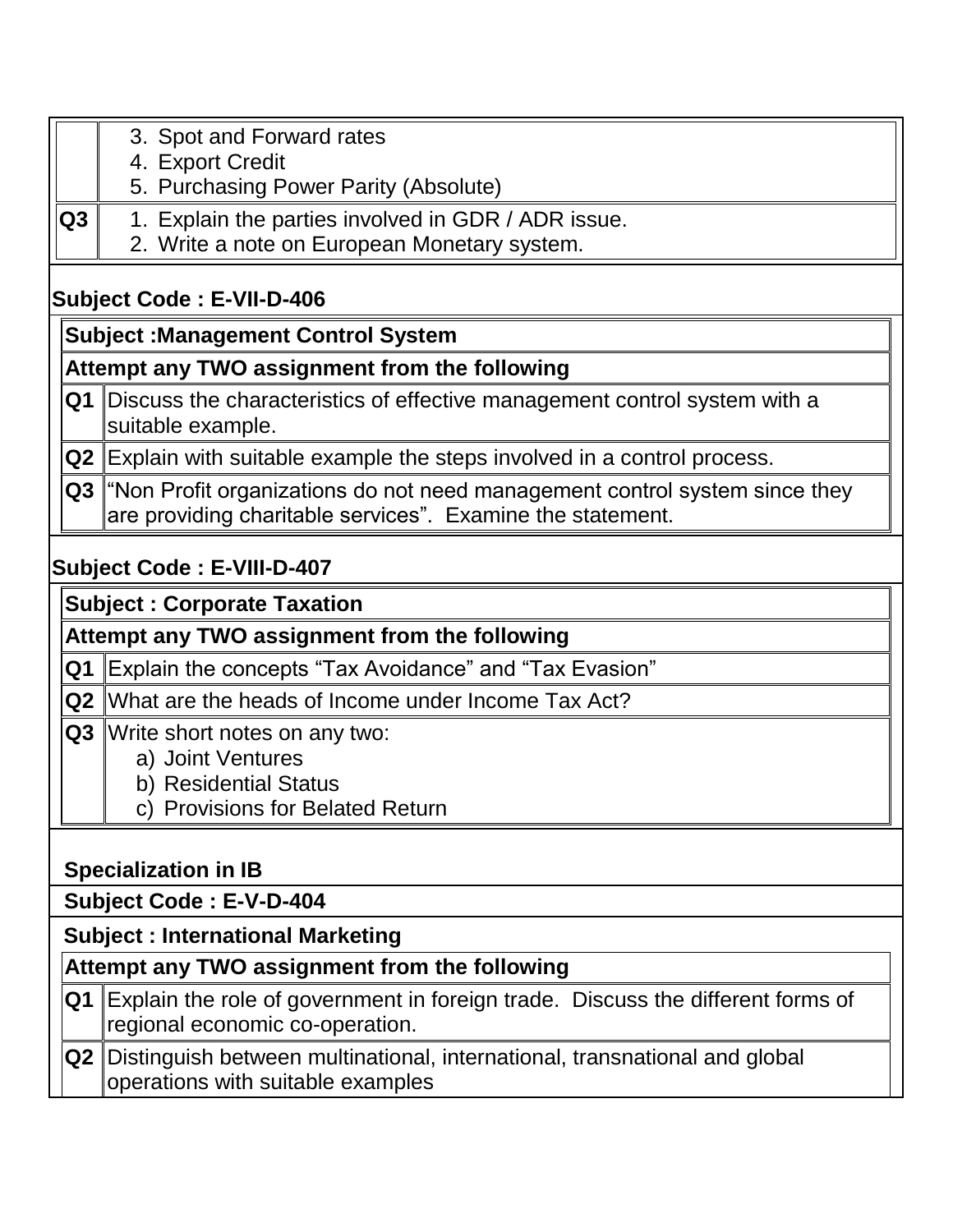| Q3 Explain 'International Product Life Cycle' and its importance in international |
|-----------------------------------------------------------------------------------|
| ∥marketing planning.                                                              |

 **Subject Code : E-VI-D-405**

#### **Subject : Regulatory Framework of International Business**

#### **Attempt any TWO assignment from the following**

- **Q1** Discuss the characteristics of a "Bill of Landing" and explain why it is not fully negotiable.
- **Q2** Comment on the liability of the "Issuing" and "Confirming" Banks as mentioned in the U.C.P.D.C. norms.
- **Q3** Assess the contribution of Intellectual Property Legislation to the industry and state the procedure to register a trade – mark.

## **Subject Code : E-VII-D-406**

#### **Subject : Foreign Exchange Markets**

#### **Attempt any TWO assignment from the following**

- **Q1** Discuss various derivative instruments recently used in forex market
- **Q2** What do you understand by Forex Exposures? In this context, explain transaction, translation and economic exposure.
- **Q3** What is an External Hedging technique used to manage the exchange risk?

# **Subject Code : E-VIII-D-407**

**Subject : India's Foreign Trade Policy**

**Attempt any TWO assignment from the following**

**Q1** Give overview of changes in the objectives of EXIM policy since independence.

**Q2** Study the statistical data of Export and Import to understand pattern/ trend/ structure and prepare a report on the same.

**Q3** Prepare a case of company who wants to start representative office abroad or joint venture abroad. Present the case in written form.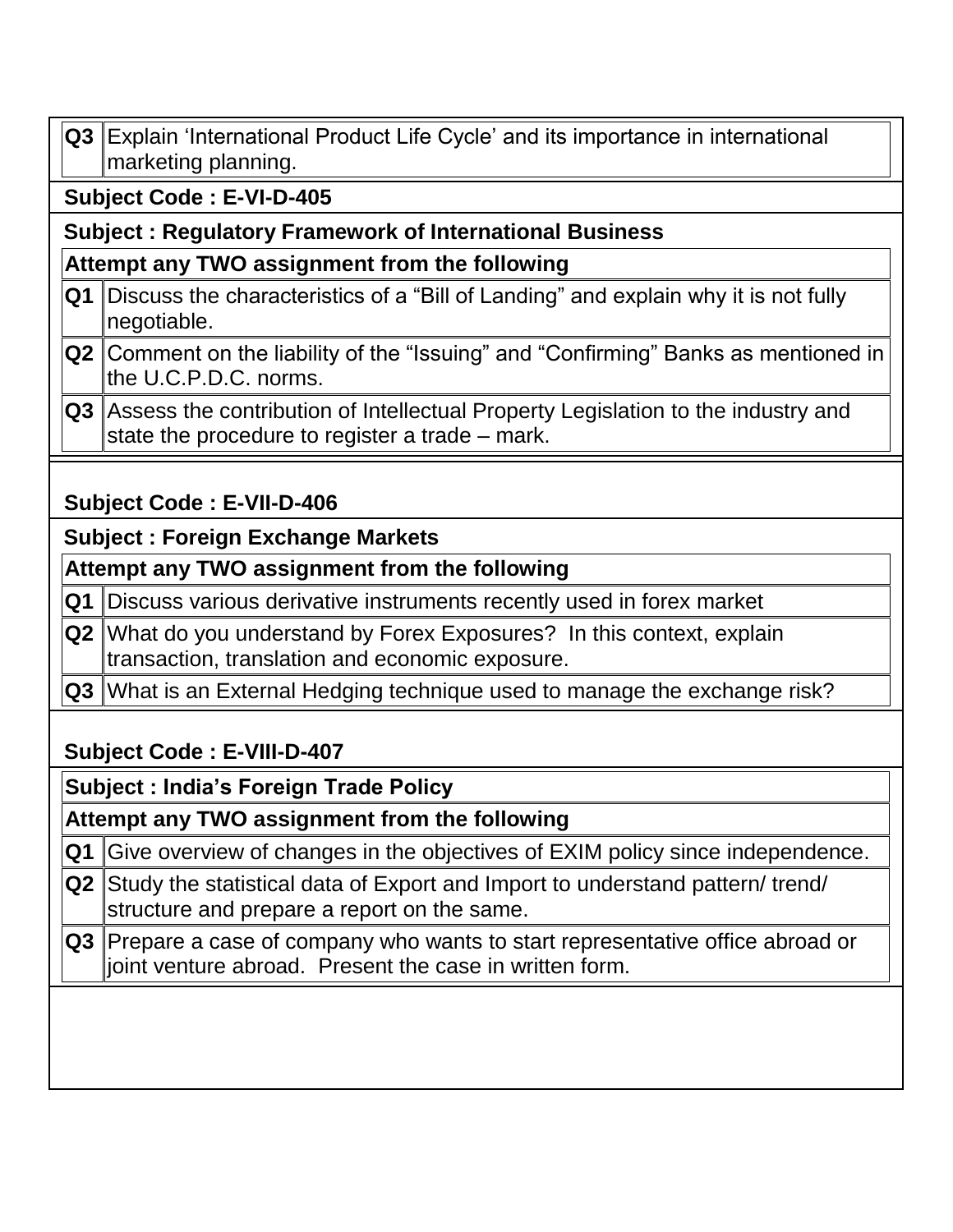## **Specialization in HR**

#### **Subject Code : E-V-D-404**

### **Subject : Performance Management Systems**

#### **Attempt any TWO assignment from the following**

- **Q1** Explain in detail the concept of performance management. Enumerate its role in aligning business strategies with organizational effectiveness.
- **Q2** Leadership style and culture of the organizations influence the implementation of performance appraisal system in organization. Discuss with suitable examples.
- **Q3** Explain in detail the factors you will consider for measuring the impact of performance management on industrial relations?

Discuss the role of performance appraisal in measuring effectiveness and identification of Training needs.

### **Subject Code : E-VI-D-405**

# **Subject : Organizational Development and Change Management**

#### **Attempt any TWO assignment from the following**

- **Q1** How is "Model" useful in understanding change? Discuss any one model of change management.
- **Q2** Discuss in detail the "Role Analysis Technique" of team building.
- **Q3** Explain the role of Participation and Empowerment in Organization Development.

# **Subject Code : E-VII-D-406**

# **Subject : Strategic Human Resource Management**

#### **Attempt any TWO assignment from the following**

- **Q1** What is meant by "Corporate Strategy? How can a corporate strategy be translated in action to achieve business success?
- **Q2** Discuss the various types of organizational structures. What are the hurdles created by organizational structures in implementing corporate strategies?
- **Q3** Appropriate ant timely change helps business strategies towards success. What are the change management techniques used to make this happen?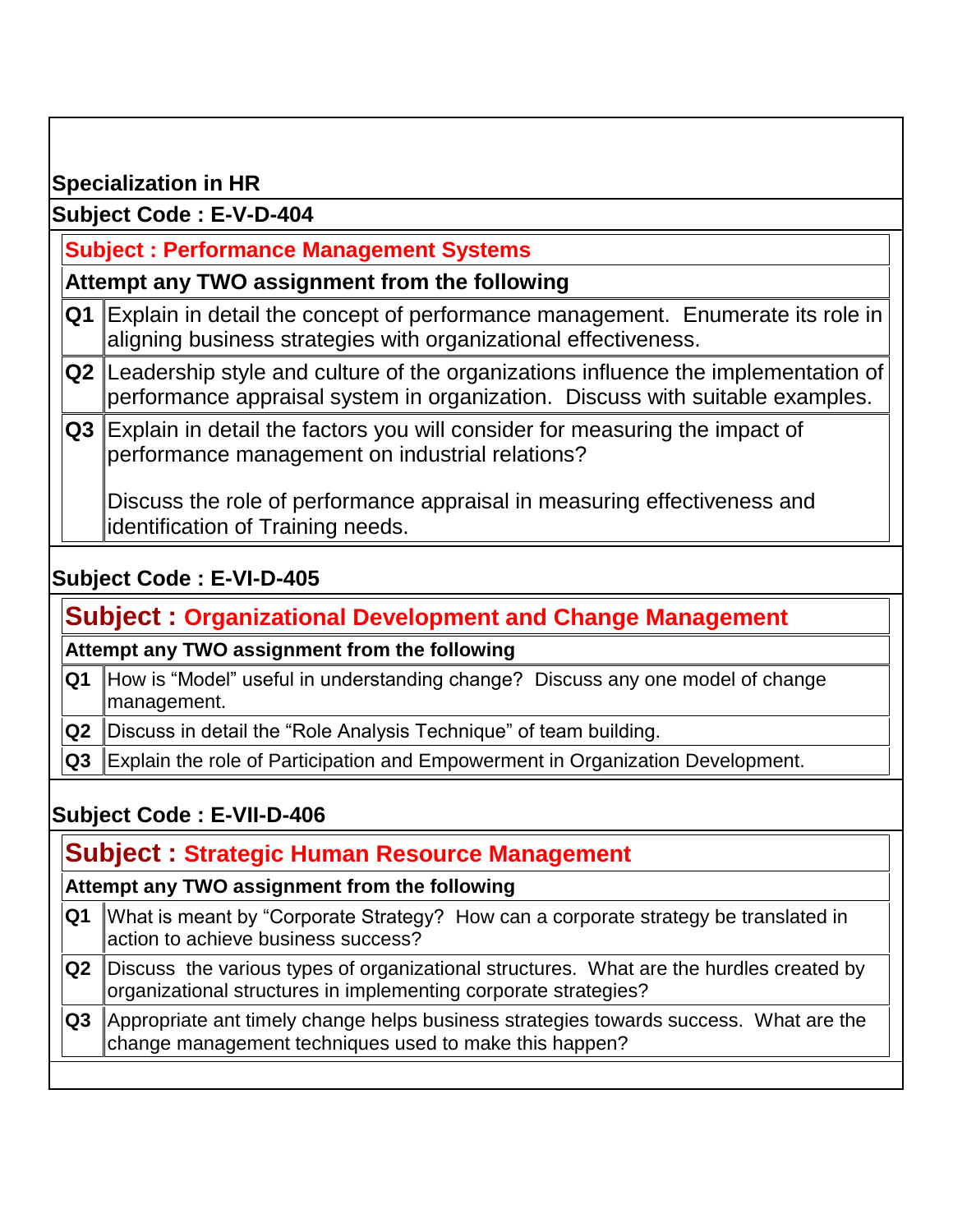## **Subject Code : E-VIII-D-407**

## **Subject :Managerial Competencies and Career Development**

#### **Attempt any TWO assignment from the following**

- **Q1** What is Career development? Explain the process of Career Development clearly
- **Q2** Explain the various steps involved in succession management Use examples to illustrate your arguments.
- **Q3** Write Notes on any four :
	- 1. Career Planning
	- 2. Career Stages
	- 3. Career Anchors
	- 4. Career management
	- 5. Succession Planning

#### **Specialization in Production Management**

#### **Subject Code : E-V-D-404**

# **Subject : Logistics and Supply Chain Management**

| Q <sub>1</sub>  | What is Supply Chain Management and its meaning and objectives in relation to competitive<br>global business.                                                     |
|-----------------|-------------------------------------------------------------------------------------------------------------------------------------------------------------------|
| Q <sub>2</sub>  | Write importance of planning in demand and supply chain management.                                                                                               |
| $\overline{Q}3$ | Write Notes on any Two:<br>1. Logistics<br>2. Types of Transportation System and its merits and demerits<br>3. Types of distribution network<br>4. Concept of 5 R |
|                 | <b>Subject Code: E-VI-D-405</b>                                                                                                                                   |
|                 | <b>Subject: Transportation Management</b><br>Attempt any TWO assignment from the following                                                                        |
|                 | $\Omega$ $\Omega$ $\Omega$ $\Omega$ $\Omega$ are the recent activities undertaken by government to improve transportation across                                  |

- **Q1** What are the recent activities undertaken by government to improve transportation across the country. Describe briefly with approximate timelines and budgeted cost.
- **Q2** What are the key features of Motor Vehicle Act, 1988 and what impact does it leave on the urban transportation system?
- **Q3** Describe what congestion charge is and give your opinion as to whether you are 'For' or "Against "it. Citing logical reasoning.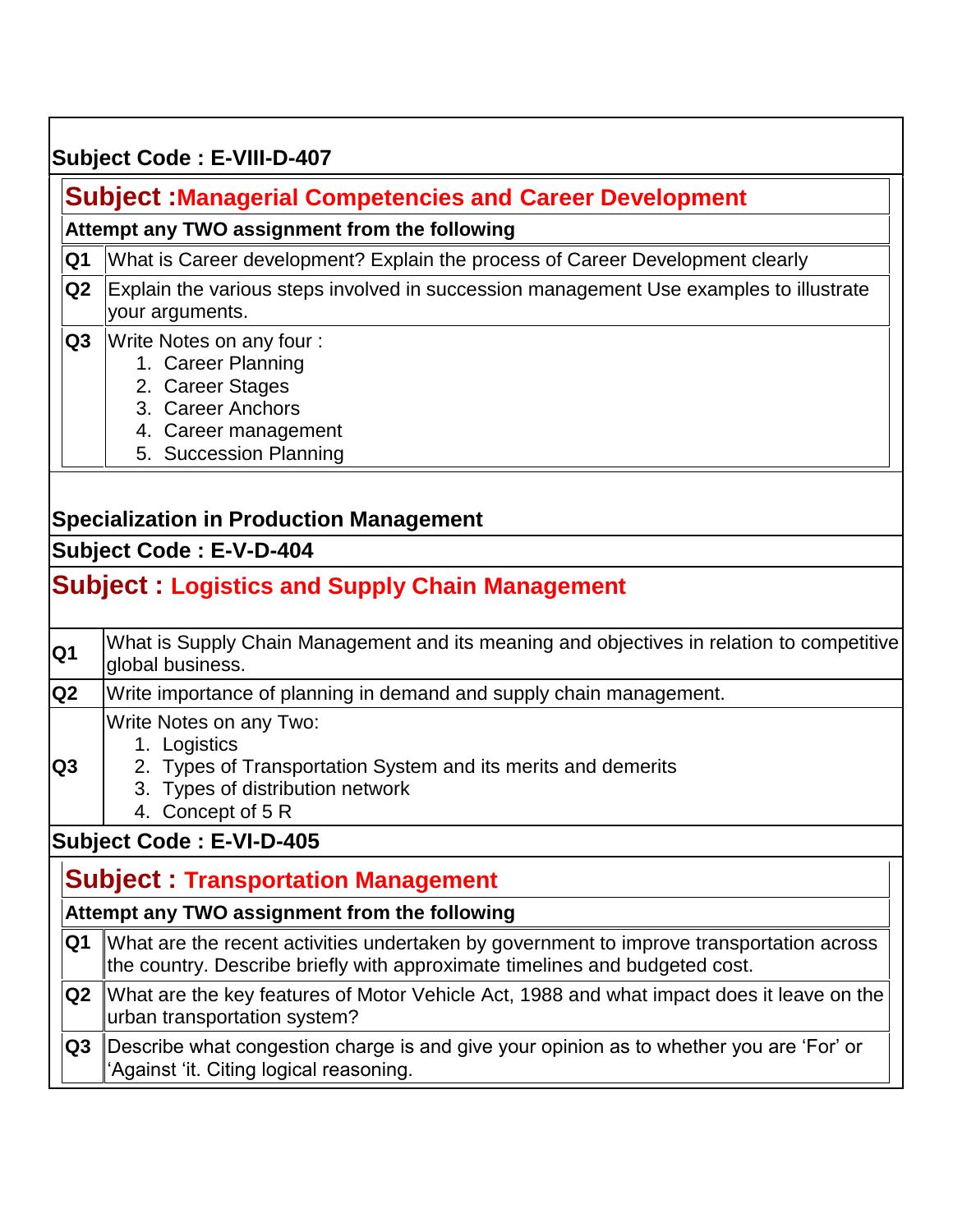## **Subject Code : E-VII-D-406**

## **Subject : Service Operations Management**

#### **Attempt any TWO assignment from the following**

- **Q1** Describe the importance facility, location and layout for a services industry?
- **Q2** Explain in detail Queuing Theory and develop a case to describe waiting line analysis?
- **Q3** What are the various challenges faced in operation management of services? Explain with the help of examples.

#### **Subject Code : E-VIII-D-407**

# **Subject : World Class Manufacturing**

#### **Attempt any TWO assignment from the following**

- **Q1** Write a note on A Strategic Model for Resource and Capability-Based Global Manufacturing?
- **Q2** What is Goldratt's Theory of Constraints?
- **Q3** What are the ways of Introducing TQM into a Business?